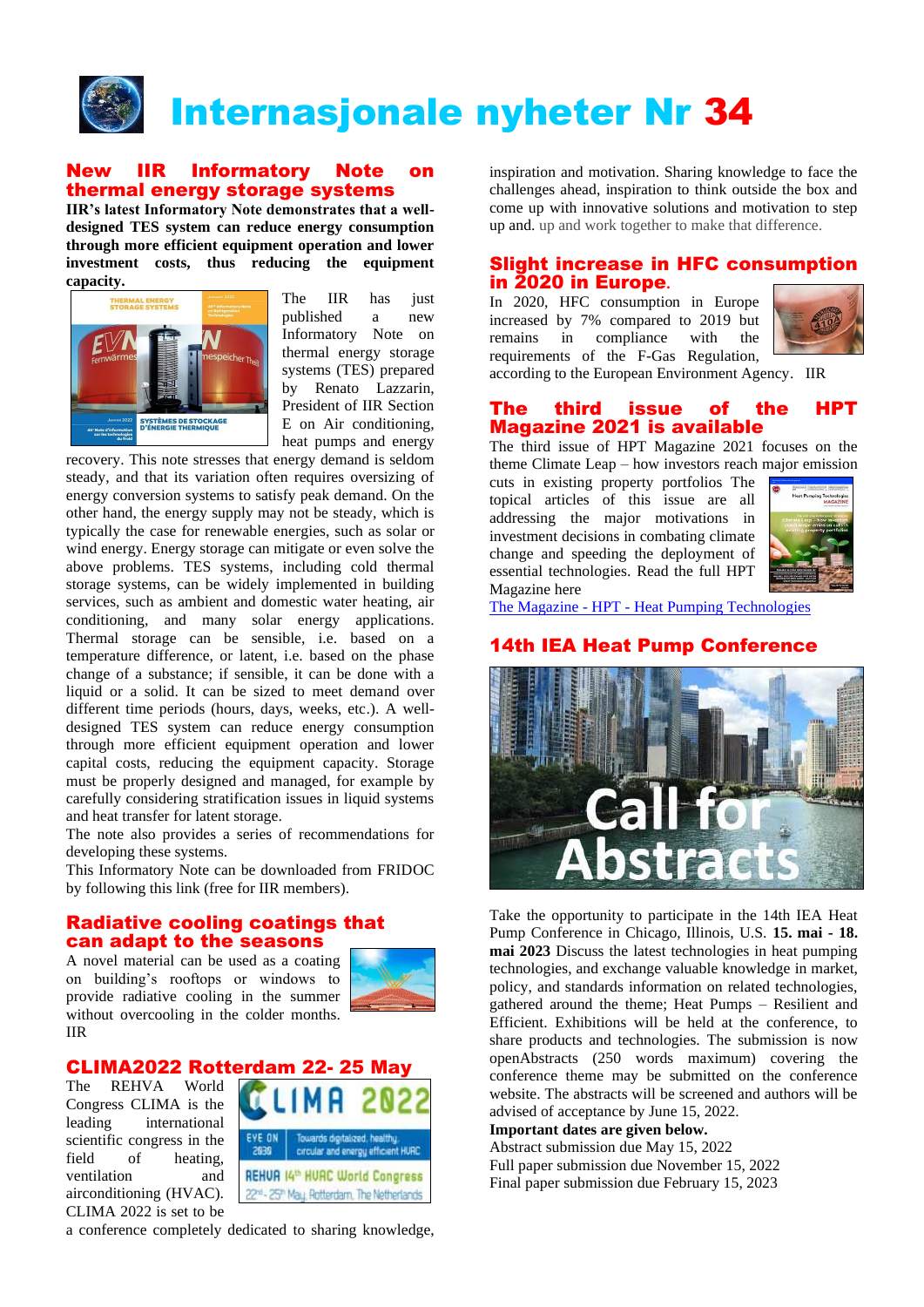## Revolutionizing growth in the heat pump market



#### Heat Pumps to be the Standard Solution for All Building Types

Over the last decade, the global heat pump market has grown steadily. However, according to the European Heat Pump Outlook, 2021: **2 million heat pumps per year are within reach**, heat pump markets made a crucial recovery in 2021, growing at an unprecedented rate across Europe despite corona-related restrictions and global supply-chain complications. Aggregated industry expert opinion hints at a market increase of more than 25% and a total sales volume exceeding 2 million units by the end of the year. As highlighted in many of the HPT TCP member country reports, the introduction of strengthened legislation governing new and existing buildings in many European countries has undoubtedly been the key driver for growth, ranging from general regulations in France such as the RE2020 regulation, which aims to restrict the use of fossil fuel and direct electric heaters and to support heat pump penetration deployment, to a ban on combustion boilers in the Netherlands. In addition, in recent years, we have seen several initiatives, particularly in Finland, Germany, the USA, Japan, etc., to promote heat pumps in the replacement market, accompanied by government incentives at both the national and local levels. Simultaneously, technology has developed to help make heat pumps an appealing option.

## The European Commission (EC) published a new revision of the Energy Performance of Buildings

Directive (EPBD) on December 15, as part of the "Fit for 55" Commission Work Programme package for 2021, which aims to make the EU's climate, energy, land use, transportation, and taxation policies fit for reducing net greenhouse gas emissions by at least 55 percent by 2030, compared to 1990 levels. According to the Commission,

all new buildings must be zero-emission by 2030, and according to the latest European Heat Pump Outlook 2021, heat pumps are fast becoming the standard solution for new buildings and in



combination with smart renovation, heat pumps are a feasible option also in the existing buildings.

#### Feedback period: **Regulations on air-to-air** tioners, heat pumps & comfort fans



Two feedback rounds have been opened by the European Commission regarding air-to-air conditioners, heat pumps and comfort fans: to update the ecodesign requirements and on the energy labelling of this equipment. The Commission is planning to release new implementing (ecodesign) and delegated (labelling) regulations by Q1 2023 and are asking experts for feedback and evidence. This feedback can be given until 18 February 2022 in an open-text format with 4,000 characters maximum (with the possibility of adding an attachment). The Commission reasons that both regulation are in need of an update as the current requirements are old and no longer capture costeffective energy savings or consumer benefits, while the energy labelling needs re-scaling to provide more incentives to manufacturers to improve products.

## Midea launches its V8 VRF system:

Midea recently hald a launching event for its V8 eightgeneration VRF systems. The V8 top-discharge type has a maximum capacity of 42 hp and can be connected to up to three units to achieve 126 hp. The V8 side-discharge type has a maximum capacity of 24 hp and can be connected to up to three units to achieve 72 hp. The new series has achieved breakthroughs in design, reliability, and lowcarbon emissions, and can operate within a temperature range of -30 to 55°C. Unlike the previous models, in the case of a sensor failure, the V8 will continue to operate thanks to the creation of a virtual sensor, and will send alerts that activate after-sales services. The side-discharge models require half the floor space of top-discharge models, and are particularly suitable for the renovation market.

### Daikin Altherma 3 WS heat pump now works up to 16 bars, meeting high-rise building requirements

Daikin Europe unveils the latest update on Daikin Altherma 3 WS, an innovative solution to decarbonizing apartment buildings. The indoor water-to-water heat pump now works up to 16 bars and therefore meets high-rise building requirements. Decarbonizing the European building stock, and more specifically apartments, is an important step towards a greener future, since the building sector accounts for 40 % of the energy used in Europe. With more people living in flats in urban areas, Daikin Altherma 3 WS offers the perfect solution to decarbonize apartment buildings.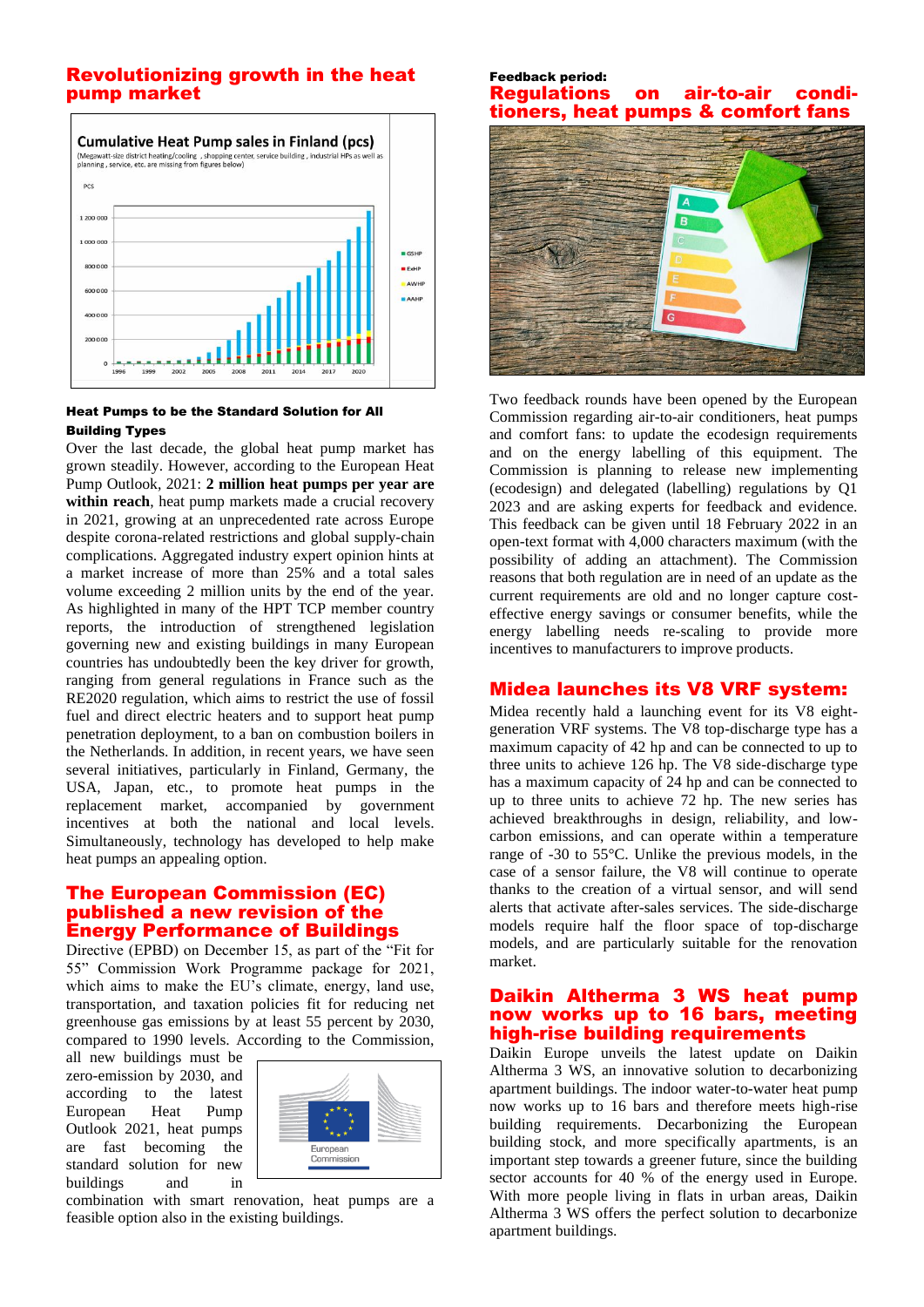

# U.S. split market to take up carbon neutral challenge

The air conditioning industry is accelerating the shift to low global warming potential (GWP) refrigerants. In the United States, due to stricter local safety standards and building codes, it seems that the shift to next-generation refrigerants is lagging behind that underway in other parts of the world. However, as  $CO<sub>2</sub>$  emissions reduction targets become stricter worldwide, steps towards a shift to low-GWP refrigerants have emerged in the United States recently.

# Emerson celebrating 100 years of inventiveness with Copeland

This 2021, Emerson celebrates the 100th anniversary of its Copeland brand– a name that has become synonymous with leadership in the design and manufacture of energyefficient and reliable compressors that power air conditioning and refrigeration (AC&R) systems. Copeland solutions are designed to enhance and protect environments where people live and work.

## Stiebel Eltron to invest €120 Million in heat pump production

Stiebel Eltron has reported double-digit growth in 2021, with sales up by 18 % compared with 2020. The most important driver is the business with environmentally friendly heat pump systems Made in Germany. "In the last five years, our turnover from the sale of heat pumps has more than tripled," says Nicholas Matten, one of Stiebel Eltron's two managing directors. "By 2026, we aim to double the production

## World AC market – Africa

The African room air conditioner (RAC) market in 2021 was a bright spot, with 3.1 % growth and sales reaching 3.44 million units. The largest market in Africa is Egypt, followed by Nigeria, while Algeria slots in third, and South Africa is fourth.